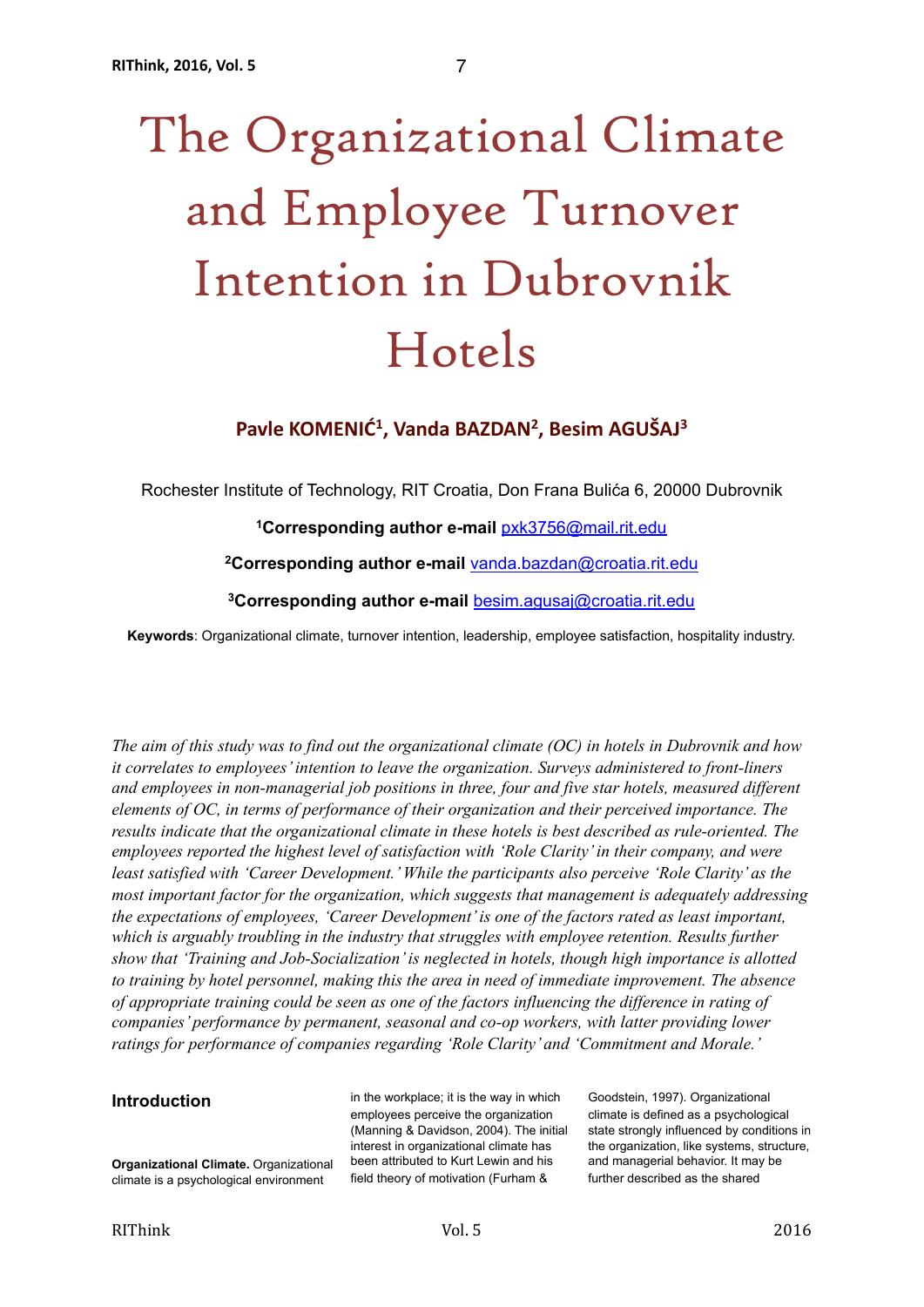perceptions of organizational members who are exposed to the same organizational structure (Schneider, 1990). Organizational climate is also defined as a perception of environment in the organization, how it is composed, and its elements and dimensions. The term organizational climate is derived from organizational culture which is a set of rules, values and beliefs that a company has, and according to which the employees of the organization must act (Asif, 2010; Cutler 2014). The culture helps the employees by giving them guidelines on how to perform their job correctly. The organization creates an atmosphere in which the employees work, and the way that they feel inside that atmosphere is considered to be the organizational climate. Organizational climate is the way employees perceive events, practices, and procedures, and learn about the kind of behaviors that are rewarded and respected.

## **Categorization of Organizational**

**Climate.** There are three basic types of organizational climates: people-oriented, rule-oriented and goal-oriented organizations (Manning & Davidson, 2004; McLaughlin, n.d.). According to Hellriegel and Slocum (1974) the people-oriented organizational climate is the type of environment in which the satisfaction of the employee is the most important aspect, and where employees experience favorable working conditions. In this climate category leaders are working hard to satisfy their employees' needs, such as fair compensation, flexible working hours, independence, involving them in the decision making processes, etc. This kind of approach gives them a feeling of belonging and builds their confidence (Manning & Davidson, 2004). The ruleoriented type of organizational climate is based on tradition and a strong set of rules that are valued and are not to be changed. It is expected from the employees to fit in and follow the procedures where rule-orientation refers to a concern for adhering to rules and regulations. The existence of rigid rules and regulations are negatively related to innovation and are one of the characteristics related to big organizations (Nystrom, Ramamurthy & Wilson, 2002). This is a traditional, old fashioned type of organizational climate and is not popular with the new generation of employees (Manning & Davidson, 2004). The goal-oriented type of climate sets an atmosphere in which it is expected from the employees to reach the organizational goals. Goals can be set on daily, weekly or monthly bases.

One must be able to reach the specific goals in the specific time period in order to satisfy the organizational standards and rules. Litwin and Stringer (1968) found that goal-oriented organizations and leaders encourage their employees to take personal responsibility for their specific job tasks and the results of these tasks. By doing so, employees set high standards for themselves and for the organization.

## **Employee Turnover in Hospitality**

**Industry.** Hospitality is one of the biggest industries in the world, it employs large amounts of people and contributes significantly to the international gross domestic product (Vasquez, 2013). Yet, it must be stated that compared to other industries' employee turnover rates the highest occur in the hospitality industry (Tews, Michel & Ellingson, 2013). In fact, the annual turnover rates for entry-level employees in hotels and restaurants can easily exceed 50% (Hinkin & Tracey, 2000).

Quality employees are the most important factor in the hospitality industry (He, Lai, &Li 2011), as they provide a critical competitive advantage to companies and can determine the difference between successful and unsuccessful companies. The company must make and maintain an organizational climate which will encourage workers to be more efficient and achieve great results. Management is being pushed to make adjustments and new plans to retain their employees and lower their turnover rate. High turnover rate in a company can hurt their image and credibility, but this is also problematic for the remaining employees because it spreads negative energy among them (Baneryee, 2014). Another impact of employee turnover is that turnover harms a company's efficiency and can be costly (Joseph, 2013). High turnover rate has an effect on more than just the industry, it also influences the local and global economy since the hospitality industry, as we mentioned earlier, is one of the biggest employers, both locally and globally (Vazquez, 2013). Additionally, employee turnover impacts productivity, effectiveness, and may alter a hotel's cost structure and plan (Davidson, 2010).

Employee turnover is both expensive and troublesome as organizations are confronted with endless cycles of recruitment, selection and training. According to Vazquez (2013), employee turnover is not only problematic because of the productivity and the negative impact it has on other employees, but also because of the resources that are wasted in the process of recruitment, selection and training. A typical organization spends \$10,000 USD when managerial level turnover occurs, and employees in lower positions such as waiters or receptionists cost as much as \$1,500 USD due to the training needed in order for them to function according to the companies' rules and standards.

## **Organizational Climate and Job**

**Satisfaction.** Job satisfaction is a feeling of satisfaction and dissatisfaction in the workplace (Rahimic, 2013). It can be defined as a positive attitude resulting in pleasure and passion about the job or workplace. A study done in the USA showed that out of most people, 80-85%, are satisfied with their job, at least on the primary level (Rothman, 1997). This is true mostly because it is a part of human nature to rationalize things. Furthermore, every job has its advantages and disadvantages, but it is essential to find the right balance between the two. By rationalizing, people tend to eliminate the negatives by focusing on the positive aspects of the workplace. In other words, if the feeling of satisfaction overwhelms the feeling of dissatisfaction, people will overall find themselves satisfied with their job position, and vice versa. Job satisfaction highly correlates with rewards. There are two main types of rewards, extrinsic and intrinsic rewards. Extrinsic rewards include conditions in the workplace and reward systems (Rothman, 1997). Extrinsic rewards are tangible rewards like salary, benefits, security, and intangible rewards like working hours, schedule and the like. There are also social benefits, and relationships with co-workers that contribute as important factors of extrinsic rewards. On the other hand, intrinsic rewards are focused on job content such as autonomy and selfdirection, challenges, decision-making and the like. Dissatisfaction in the workplace is mostly connected with unrewarding job positions. Dissatisfying and psychologically unrewarding jobs can lead to dissatisfaction in an employee's personal life as well.

Organizational climate and job satisfaction are two different constructs but they both influence employee performance and the intention to leave (Rahimic, 2013). It is very important to have good communication, healthy relationships and a well-functioning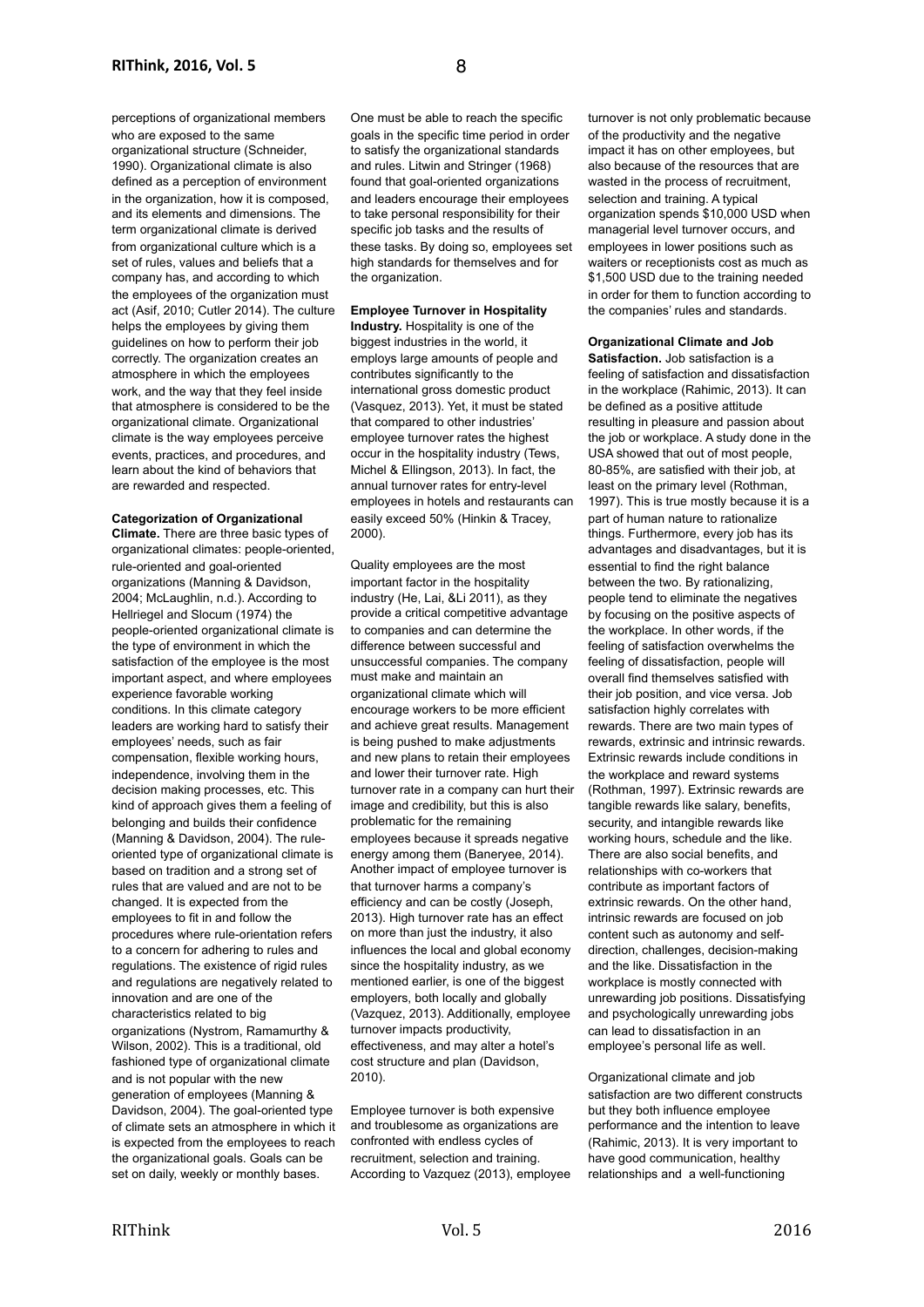environment in order for the company to operate properly. The same principles apply for employees to reach the peak of their productivity and to have them actively participating in the company's goals and objectives. Organizational climate is a motivation strategy. There are too ways to motivate your employees, by assuring them with fair financial compensation and by providing them with a workplace that is taking care of all their needs and therefore motivating them to perform better (Milman, 2002).

Factors like flexible working hours, staff training, team building, awards, etc., are important to make them happy. Satisfied employees are key to success (Hamington, 2010), explained by the simple narrative that organizational climate influences employee job satisfaction, and is therefore crucial for the success of a company. It influences the employee's psychological processes of communication, problem solving, education, productivity and encourages innovation which results in job satisfaction. Because of this, companies are starting to realize the importance of understanding organizational climate.

Consequently, it is crucial that managers are familiar with their employees and that they know what their needs and feelings are (Lam, Zhang, & Baum, 2001). It must be emphasized that in hospitality one of the critical aspects of corporate success is that companies are satisfying their customers' needs by fulfilling the needs of their employees; therefore, organizational climate plays an important role in shaping employee satisfaction.

## **Measuring the Organizational**

**Climate.** A large number of measures of organizational climate exist. There is a fifty-item questionnaire covering nine dimensions by Litwin and Stringer (1968), House & Rizzo's (1972) Organization Description Questionnaire, the Survey of Organizations (Taylor & Bowers, 1972), Business Organization Climate Index (Payne & Phesey, 1971), and many others including the OCQ instrument that we used in our research. Organizational Climate Questionnaire (OCQ) has a goal to deliver all the dimensions of climate (Furham & Goodstein, 1997). One of the important aspects that OCQ has to cover is that it has to 'travel well,' meaning that it can be applied across the geographical areas and across different cultures. It also asks the respondents to state how important each of the elements of

climate are. The OCQ measures 13 different dimensions of organizational climate. The first dimension is 'Role Clarity,' and it is connected with job description and job responsibilities. The second dimension is 'Respect,' and it is based on respect between colleagues within a department and between departments. The third dimension is 'Communication,' and it is connected with the level of communication between departments, and the ability to express your thoughts and the like. The fourth dimension is 'Reward System,' which is connected with salary and benefits. The fifth dimension is 'Career Development.' and it is based on the ability to progress inside the company. The sixth dimension is 'Planning and Decision Making,' and it is based on coordination, planning and autonomy. The seventh dimension is 'Innovation,' and it is based on following trends in technology and finding new ways to do things. The eight dimension is 'Relationships,' and it is connected with flexibility of management to satisfy the needs of their employees. The ninth dimension is 'Teamwork and Support' and it is connected with workload and quality of teamwork. The tenth dimension is 'Conflict Management' and it is based on problem solving and avoiding conflict. The eleventh dimension is 'Commitment and Morale,' and it is based on the atmosphere or morale at the workplace. The twelfth dimension is 'Training and Learning,' and it is connected with amount, and quality, of training that the organization offers to its employees. The final dimension in this instrument is 'Direction,' and it is connected with company's plans for the future, and its path (Furham & Goodstein, 1997).

## **Methods**

This study examined the organizational climate and turnover intention in three, four and five star hotels in Dubrovnik. Specifically, this study sought to determine the overall level of organizational climate in Dubrovnik hotels, detect potential differences in stances of employees in hotels with different star ratings, or different departments and detect the effect of gender and type of employment in the organizational climate assessment. Additionally, the relationship between turnover intention and specific aspects of organizational climate was examined.

The survey model is based on Furnham and Goodstein's (1997) organizational climate questionnaire (OCQ). Some

changes have been implemented into the original questionnaire. The questionnaire was translated to Croatian and some the questions were eliminated, or modified in order to fit the context when translated into the Croatian language. Since the original questionnaire measures organizational climate, and not specifically turnover intention, additional questions were implemented, e.g. 'I plan to work here in the future'.

The questionnaire is based on 46 questions of which four questions are about gender, hotel category, department, and type of working relationship, used to detect potential differences in ratings in hotels in different hotel categories, different hotel departments, and by those of different employment type and gender. The other 42 questions are answered two times and are rated on the scale from 1-7. In the first part participants needed to assess how much the statement applies in their case, i.e. performance of the company, where 1 means 'strongly disagree' and 7 means 'completely agree'. In the second part they need to rate how much they believe the item is important for the organization, generally speaking, if 1 stood for 'completely unimportant', and 7 for 'essential'.

The 42 questions are divided into thirteen different categories which are based on the different aspects of the workplace which are connected to the organizational climate. The participants were not provided with the category information. Category and item list is available in the results section of this paper (see Table 1, Table 4 and Table 5).

This survey was administrated to the employees of three, four, and five star hotels in the Dubrovnik area. Specifically, the research focused on the front-liners and employees not in management positions. From 120 distributed surveys, 28 were not filled out properly, 16 were returned blank, and 76 were analyzed. There were 28 (37%) participants working in five star hotels, 25 (33%) in three star hotels, and 23 (30%) in four star hotels. There were 41 (54%) women and 35 (46%) men participating in the survey.

## **Results**

## **Organizational climate assessment for items.** For the purpose of assessing the general organizational climate of the

RIThink 2016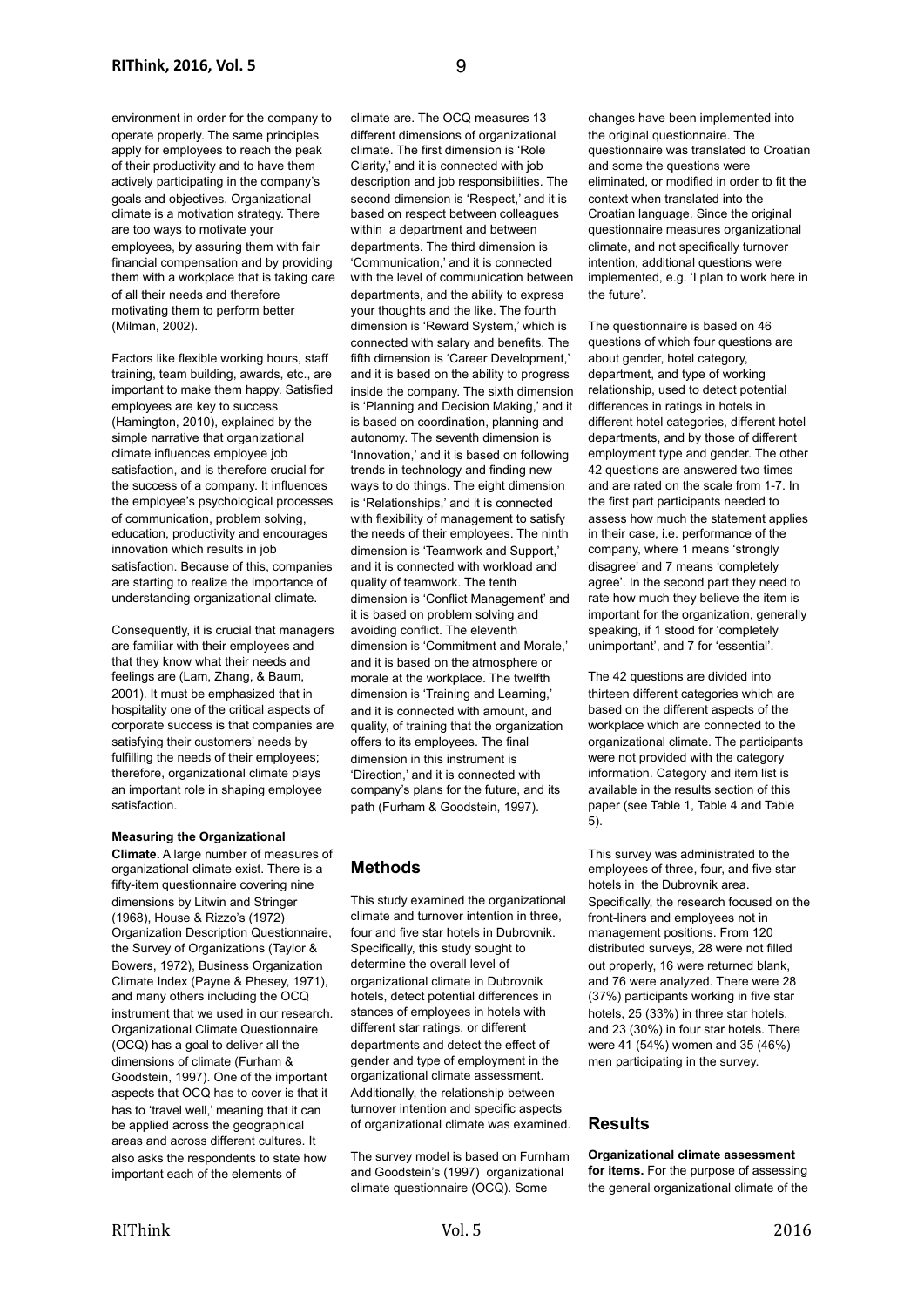sample, mean scores were calculated for all of the items in the questionnaire. The items with the lowest ratings reported in terms of organization performance were regarded to remaining in the company till retirement (M=3.61, SD=2.17), rarely being overwhelmed with the amount of work in a short time frame (M=3.95, SD=1.80) and the assessment of whether employees' talents are fully utilized in their job position (M=3.99, SD=2.05). Items with highest average ratings in terms of performance were those regarding role clarity, specifically, respondents reported knowing their responsibilities (M=5.82, SD=1.19), having clear objectives and goals set for their job (M=5.66, SD=1.3), and knowing exactly what is expected of them (M=5.58, SD=.99). The items rated as least important for organizations were regarded to additional assignments and work piling up (M=4.36, SD=1.78), followed by the commitment of employees to remain with the company (M=4.64, SD=1.90). The highest importance ratings regarded employees' awareness of what is expected from them (M=6.53, SD=.70), followed by the information needed to do one's job  $(M=6.49, SD=0.90)$ , and adequate information sharing between departments (M=6.46, SD=.76).

|                |                                                                                        | Performance |              |      | Importance |  |
|----------------|----------------------------------------------------------------------------------------|-------------|--------------|------|------------|--|
|                | Item number                                                                            | M           | SD           | M    | SD         |  |
| 1.             | My job has clear goals                                                                 | 5.66        | 1,302        | 6.36 | .778       |  |
| $\overline{2}$ | I know what my responsibilities are.                                                   | 5.82        | 1.186        | 6.43 | .854       |  |
| 3.             | I know exactly what is expected of me.                                                 | 5.58        | ,983         | 6.53 | .702       |  |
| 4.             | I feel valued by my colleagues in the department.                                      | 5.26        | 1.215        | 6.03 | .894       |  |
| 5.             | I value my colleagues from the department.                                             | 5.39        | 1.415        | 6.26 | .822       |  |
| 6.             | I value the colleagues from other departments, and<br>they value my.                   | 5.53        | 1.301        | 6.17 | 839        |  |
| 7.             | I have all the information needed to carry out my<br>work                              | 5.29        | 1.565        | 6.49 | .902       |  |
| R              | I am adequately informed about significant issues in<br>the company                    | 4.87        | 1.526        | 6.21 | .736       |  |
| 9              | Information are adequately shared between<br>departments.                              | 5.07        | 1.700        | 6.46 | .756       |  |
|                | 10. I have the opportunity to express my opinion.                                      | 5,05        | 1,624        | 6.17 | 1.012      |  |
|                | 11. Good work is recognized and appreciated.                                           | 4,78        | 1.654        | 6.39 | .850       |  |
| 12.            | I think that my boss is too tolerant of poor<br>performance                            | 4.00        | 2,200        | 4.76 | 2.320      |  |
|                | 13. Employees are adequately rewarded in my<br>company                                 | 4.24        | 1.945        | 5.72 | 1.493      |  |
|                | 14. I receive appropriate salary.                                                      | 4.72        | 1.466        | 5.95 | 1.522      |  |
|                | 15. I feel satisfied with my job.                                                      | 4.62        | 1.697        | 6.16 | .880       |  |
| 16.            | There is an adequate system for career<br>development in the company,                  | 4,18        | 1,853        | 5.84 | 1.189      |  |
|                | 17. I can work here until retirement.                                                  | 3.61        | 2.173        | 4.64 | 1,909      |  |
|                | 18. My current job makes full use of my talents.                                       | 3.99        | 2,049        | 6.04 | 972        |  |
|                | 19. Work is well coordinated and planned in my<br>company.                             | 4.42        | 1.899        | 6,42 | .771       |  |
|                | 20. I am allowed to participate in significant decisions<br>that influence my work.    | 4.07        | 1.857        | 5,42 | 1,268      |  |
|                | 21. My supervisor likes me to consult him before I take<br>action                      | 4.68        | 1.659        | 5.84 | 1.357      |  |
|                | 22. I am encouraged to be innovative.                                                  | 4,08        | 1,742        | 5.96 | .807       |  |
|                | 23. My company has adequate plans for future.                                          | 4.74        | 1.962        | 6.33 | .719       |  |
|                | 24. My company responds to commercial and technical<br>trends.                         | 4,82        | 1,467        | 6.36 | .795       |  |
|                | 25. My company is meeting the needs of the<br>employees.                               | 4,72        | 1.813        | 6.08 | 1,208      |  |
|                | 26. My company is flexible in order to meet people's<br>néeds.                         | 4,78        | 1,588        | 6.16 | 1.108      |  |
|                |                                                                                        |             |              |      |            |  |
|                | 7. Needs of women and minority employees are met<br>in my company.                     | 4.83        | 1.762        | 6.43 | 736        |  |
|                | 8. I am rarely put under undue work pressure.                                          | 4.24        | 1.565        | 5.74 | 1.100      |  |
|                | 9. I get new tasks before I can finish the previous<br>ones.                           | 4.71        | 1.623        | 4.36 | 1.779      |  |
|                | 0. I rarely have too much work over too little time                                    | 3.95        | 1.803        | 5.58 | 1.329      |  |
|                | 11. Conflicts in my company are constructively resolved                                | 4.65        | 1.785        | 6.38 | .765       |  |
| 12.            | Conflicts between departments are minimal.                                             | 5.32        | <b>1.28R</b> | 6.13 | 1.024      |  |
| 3.             | In general, conflicts are managed well in my<br>company                                | 4,78        | 1,484        | 6,16 | .895       |  |
|                | 4. Motivation is on high level in my company.                                          | 4.42        | 1.813        | 6,20 | 800        |  |
|                | 5. Morale is high in most departments.                                                 | 4.84        | 1.705        | 6,18 | 1.055      |  |
|                | 6. My personal morale is high.                                                         | 5.14        | 1.614        | 6.22 | 903        |  |
| 17.            | There are appropriate orientation procedures in my                                     | 4.59        | 1.507        | 6.18 | .890       |  |
|                | company.<br>8. I have received the training I need to do a good job.                   | 4.24        | 2.026        | 6.26 | 822        |  |
|                | 9. All the training in my company are on high level.                                   | 4.25        | 1.870        | 6.28 | .947       |  |
|                | 0. My company has bright future.                                                       | 4.80        | 1.782        | 6.14 | ,890       |  |
| И.             | The future of the company has been well                                                | 4.39        | 1.919        | 5.83 | 985        |  |
|                | communicated to all employees.<br>2. I plan to work here in the future (retention item |             |              | 5,71 | 1,220      |  |
|                |                                                                                        | 4.32        | 2.118        |      |            |  |

Results obtained in the described sample indicate that average scores for agreement (personal report) of 5 or above can be considered high (third quartile), whereas scores of 4.3 and bellow can be considered low (first quartile); and that average importance scores of 6.3 and above can be considered high, whereas importance scores of 5.8 and bellow can be considered low. With the high and low scores determined, critical items were entered into the matrix displayed bellow.

|             |         | <b>IMPORTANCE</b>                                                                                                                                                                                                                                                                                                                                                                                |                                                                                                                                        |  |
|-------------|---------|--------------------------------------------------------------------------------------------------------------------------------------------------------------------------------------------------------------------------------------------------------------------------------------------------------------------------------------------------------------------------------------------------|----------------------------------------------------------------------------------------------------------------------------------------|--|
| PERFORM-    | ratings | low                                                                                                                                                                                                                                                                                                                                                                                              | high                                                                                                                                   |  |
| <b>ANCF</b> | high    | Consider                                                                                                                                                                                                                                                                                                                                                                                         | Celebrate<br>My job has clear goals.<br>I know exactly what my<br>responsibilities are.<br>I know exactly what is<br>expected from me. |  |
|             | low     | lanore<br>I can work here till<br>retirement.<br>I rarely have too much to<br>do over too little time.<br>I think my boss is too<br>tolerant of poor<br>performances.<br>I can be part of decision<br>making processes.<br>There is an adequate<br>system for career<br>development.<br>Employees are<br>adequately rewarded in<br>the company.<br>I am rarely put under<br>undue work pressure. | Fix                                                                                                                                    |  |

Interestingly, the hotels in the sample have no items that would need to be

addressed immediately, i.e. those rated as low performance and of high importance. Low performance recorded for items 'I think my boss is too tolerant of poor performances', 'I rarely have too much to do over too little time', 'I can work here till retirement', 'I can be part of decision making processes', 'There is an adequate system for career development', 'Employees are adequately rewarded in the company' and 'I am rarely put under undue work pressure', according to the matrix may be ignored as these were graded by employees as being of low importance as well, hence changing these could not be expected to yield significant improvements. For the entire sample no items were perceived as high in performance, yet low in importance for the functioning of the organizations. This suggests that there are no misquided efforts in specific areas of organization.

As for the items in the matrix that were rated as high in performance and high in importance, these belong in the 'Role Clarity' category, which suggests that in terms of role clarity generally speaking the important issues are being addressed by hotels in the sample.

**Differences in assessment of items.** Differences in assessment of items regarding performance and importance were examined by the use of Kruskal-Wallis test and Mann-Whitney test. Only significant differences are reported.

**Hotel rating.** Statistically significant differences between hotels of different star rating were discovered for three items regarding performance.

|                | workplace PP   |                |
|----------------|----------------|----------------|
| 7.934          | 6.797          | 6,850          |
| $\overline{2}$ | $\overline{2}$ | $\overline{2}$ |
| .019           | .033           | .033           |
|                |                |                |

A post-hoc test (Dunn-Bonferroni post hoc method applied for all Kruskal-Wallis test) for assessment of performance (PP) on the item 'My job has clear goals' indicated that five star hotels had significantly lower performance ratings than three star hotels,  $z = -2.40$ ,  $p = 0.03$ . Follow-up tests for performance rating on the item 'I have the ability to use all my talents in the workplace' show significantly lower ratings for four stars hotels in comparison with five stars hotels,  $z =$ -15.83, p =.03. Four stars also received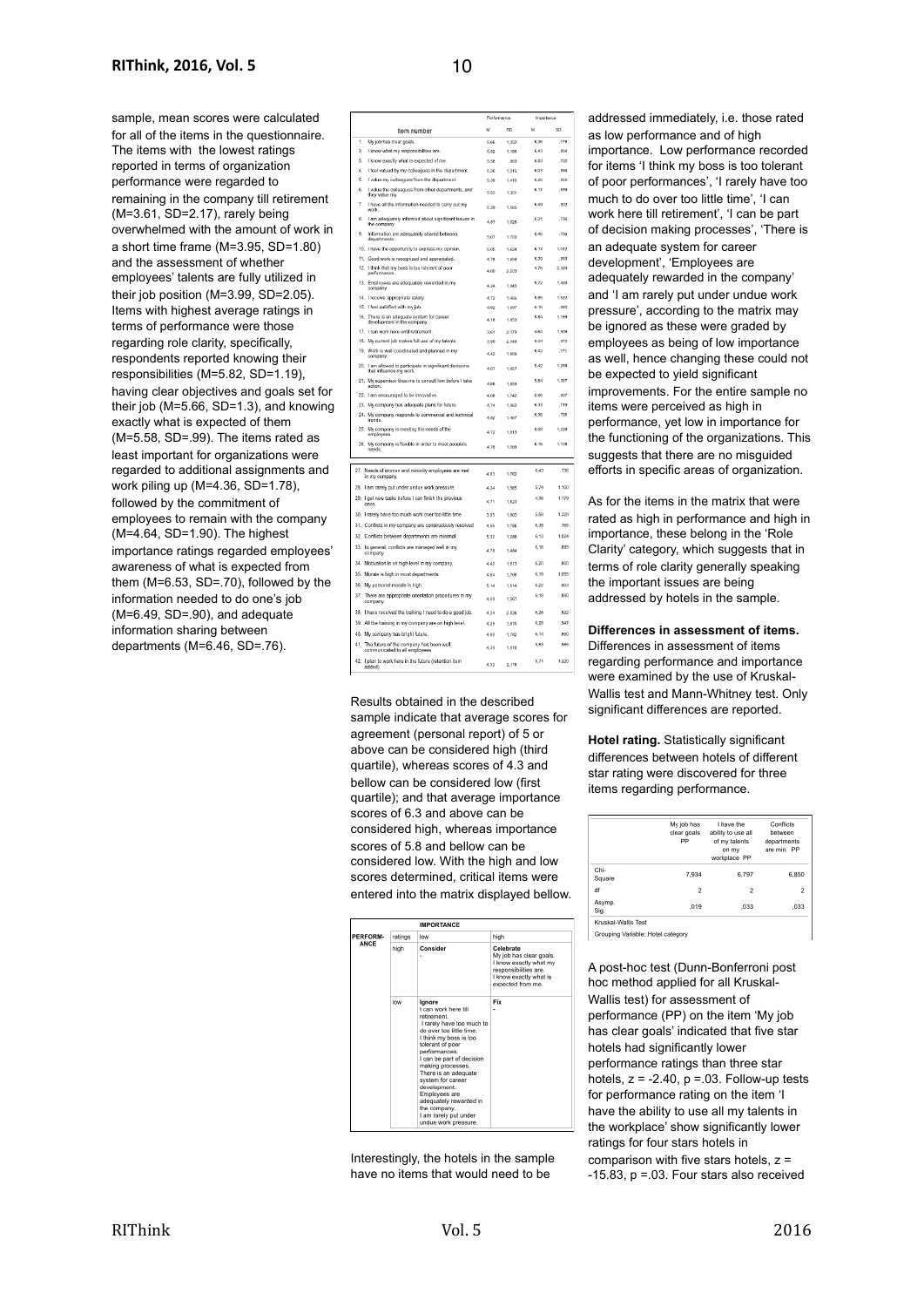a significantly lower rating than five stars hotels on the item 'Conflicts between departments are minimal', z =-14.46, p  $= 0.5.$ 

**Type of employment.** Results of Kruskal-Wallis test determining whether there were differences in performance assessment by permanent employees, seasonal or co-op workers indicated significant difference in ratings for five items: 'My job has clear

goals' (χ2(2)=10.57, p=.01), 'My company has adequate future plans' (χ2(2)=6.41, p=.04), 'My company satisfies the needs of employees' (χ2(2)=8.22, p=.02), 'Morale is high in most departments' (χ2(2)=8.13, p=.02), 'My personal morale is high' (χ2(2)=7.18, p=. 03).

Post hoc tests show that the differences are accounted for by permanent employees' higher level of agreement with specific items. Permanently employed rank the clarity of their role higher that those whose employment is co-op related ( $z = 20.17$ ,  $p = .03$ ), or those employed solely for the tourist season ( $z = 14.06$ ,  $p = 0.02$ ). Permanent employees also rank adequacy of their companies' future plans higher than seasonally employed  $(z = 12.82, p = 1)$ 05), report higher level of agreement with morale being high across the organization than those seasonally employed ( $z = 13.82$ ,  $p = 0.03$ ), and the same contrast was determined between these two groups with respect to personal morale ( $z = 13.79$ ,  $p = .03$ ).

In terms of role clarity, it needs to be noted that a significant difference was also detected with respect to importance ratings  $(χ2(2)=8.79, p=.01)$ , with permanent employees ranking the importance of role clarity in organizations higher than those seasonally employed  $(z = 12.78, p =$ . 03).The difference in evaluation of importance of knowing all important information about the company  $(x2(2)=6.12, p=.05)$ , is also detected as the difference between the higher rankings provided by permanent employees as opposed to their seasonal-employment counterparts (z = 12.43,  $p = 04$ ). The only remaining difference detected in importance ratings was for the item about the importance of mutual respect between people from different departments  $(x2(2)=7.49, p=.02)$ , which was also rated higher by permanent employees than by seasonal workers  $(z = 12.24, p$  $= 0.5$ ).

**Organizational climate assessment** 

**for categories.** Mean scores were also calculated for all of the categories of items regarding organizational climate. Role clarity (M=6.44, SD=.67) and Communications (M=6.33, SD=.68) were rated as most important for organizations, while, interestingly Teamwork and Support (M=5.22, SD=. 78) received lowest ratings, followed by Career Development (M=5.51, SD=.76).

| Importance ratings in ascending order |                |                |      |      |  |
|---------------------------------------|----------------|----------------|------|------|--|
|                                       | Min            | Max.           | м    | SD   |  |
| <b>Teamwork And Support</b>           | 3              | $\overline{7}$ | 5.22 | .776 |  |
| <b>Career Development</b>             | 4              | $\overline{7}$ | 5.51 | .757 |  |
| Reward System                         | $\overline{4}$ | $\overline{7}$ | 5,80 | .933 |  |
| Planning And Decision Making          | 4              | $\overline{7}$ | 5.89 | .693 |  |
| Direction                             | $\overline{4}$ | $\overline{7}$ | 5,98 | .725 |  |
| Respect                               | 4              | $\overline{7}$ | 6.15 | .654 |  |
| Commitment And Morale                 | 4              | $\overline{7}$ | 6.20 | ,739 |  |
| Innovation                            | 4              | $\overline{7}$ | 6.21 | .568 |  |
| Relationships                         | 3              | $\overline{7}$ | 6,22 | .861 |  |
| <b>Conflict Management</b>            | 5              | $\overline{7}$ | 6.22 | .676 |  |
| <b>Training And Learning</b>          | $\overline{4}$ | $\overline{7}$ | 6.24 | ,717 |  |
| Communication                         | 4              | $\overline{7}$ | 6.33 | .677 |  |
| Role Clarity                          | $\overline{4}$ | $\overline{7}$ | 6.44 | .672 |  |
| $N=76$                                |                |                |      |      |  |

In terms of performance, hotels in the sample received highest ratings for Role Clarity (M=5.68, SD=1.03), and Respect (M=5.39, SD=1.06) and lowest ratings in Career Development (M=3.39, SD=1.6), and Teamwork and Support (M=4.30, SD=1.08).

| Performance ratings in ascending order |                |                |      |       |  |
|----------------------------------------|----------------|----------------|------|-------|--|
|                                        | Min.           | Max.           | M    | SD    |  |
| Career Development                     | $\overline{2}$ | 7              | 3.93 | 1.515 |  |
| <b>Teamwork And Support</b>            | $\overline{2}$ | $\overline{7}$ | 4.30 | 1,087 |  |
| <b>Training And Learning</b>           | 1              | $\overline{7}$ | 4,36 | 1,641 |  |
| <b>Planning And Decision</b><br>Making | $\overline{2}$ | $\overline{7}$ | 4,39 | 1,334 |  |
| <b>Reward System</b>                   | 3              | 6              | 4,47 | ,829  |  |
| Innovation                             | $\overline{2}$ | $\overline{7}$ | 4,54 | 1,519 |  |
| Direction                              | 1              | $\overline{7}$ | 4.59 | 1,714 |  |
| Relationships                          | 1              | 7              | 4,77 | 1,515 |  |
| <b>Commitment And</b><br>Morale        | $\overline{2}$ | $\overline{7}$ | 4.80 | 1.455 |  |
| <b>Conflict Management</b>             | 3              | $\overline{7}$ | 4.92 | 1,258 |  |
| Communication                          | $\overline{2}$ | $\overline{7}$ | 5.07 | 1,313 |  |
| Respect                                | 2              | 7              | 5.39 | 1.059 |  |
| <b>Role Clarity</b>                    | 3              | $\overline{7}$ | 5.68 | 1.034 |  |

Organizational climate matrix created for item categories (first/third quartile)

suggests that in terms of the organizational climate there is one pressing issue for organizations to address (low performance-high importance category), and it regards adequate training of employees. The results are further troubling as they suggest that Career Development and Teamwork and Support are rightfully less attended to. The importance of Role Clarity and Communication and high levels of performance for these categories, on the other hand, are to be celebrated.

|             |         | <b>IMPORTANCE</b>                                          |                                            |
|-------------|---------|------------------------------------------------------------|--------------------------------------------|
| PERFORM-    | ratings | low                                                        | high                                       |
| <b>ANCE</b> | hiah    | Consider<br>٠                                              | Celebrate<br>Role clarity<br>Communication |
|             | low     | Ignore<br>Career<br>Development<br>Teamwork and<br>Support | Fix<br>Training and Learning               |

#### **Differences in assessment of**

**categories.** Differences in assessment of items regarding performance and importance were examined by the use of Kruskal-Wallis test and Mann-Whitney test. The only significant differences detected were for the type of employment factor. The differences were detected in the rating of performance regarding Commitment and Morale (χ2(2)=7.78, p=.02), with permanent employees rating the performance of organizations higher than the seasonal workers  $(z = 14.47, p$ =.02), and in the ratings of importance of Communication category in organizations  $(\chi2(2)=7.78, p=.02)$ , which was again rated as being of higher importance by the permanent employees than by the seasonal workers ( $z = 14.47$ ,  $p = 02$ ).

#### **Relationship between turnover intention and assessment of**

**performance.** The variable 'I plan to work here in the future (personal perspective)', positively correlates with all performance variables. Interestingly, very strong positive relationship was detected with the Innovation variable, rs  $(74) = .83$ ,  $p < .01$ ; and weak relationship was detected with the Reward System variable, rs (74) = .31, p ˂.01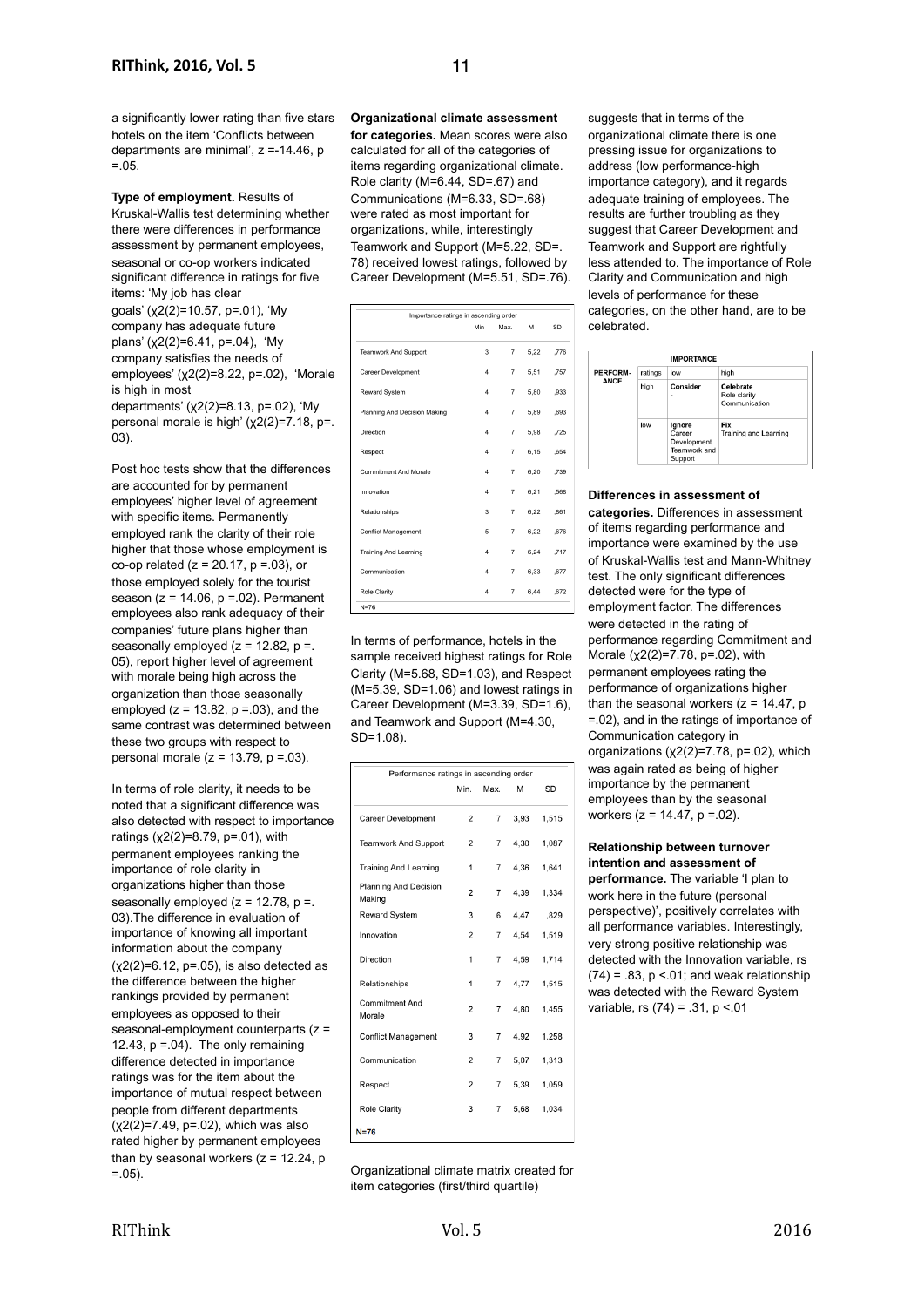|                          | I plan to work here in<br>the future |       |
|--------------------------|--------------------------------------|-------|
| Role Clarity PP          | <b>Correlation Coefficient</b>       | ,576" |
|                          | Sig. (2-tailed)                      | .000  |
| <b>Respect PP</b>        | <b>Correlation Coefficient</b>       | .677" |
|                          | Sig. (2-tailed)                      | ,000  |
| Communication PP         | <b>Correlation Coefficient</b>       | .622" |
|                          | Sig. (2-tailed)                      | .000  |
| Reward System PP         | <b>Correlation Coefficient</b>       | .308" |
|                          | Sig. (2-tailed)                      | ,007  |
| Career Development PP    | <b>Correlation Coefficient</b>       | .570" |
|                          | Sig. (2-tailed)                      | ,000  |
| Planning And Decision    | <b>Correlation Coefficient</b>       | .658" |
| Making PP                | Sig. (2-tailed)                      | .000  |
| Innovation PP            | <b>Correlation Coefficient</b>       | .833" |
|                          | Sig. (2-tailed)                      | ,000  |
| <b>Relationships PP</b>  | <b>Correlation Coefficient</b>       | .526" |
|                          | Sig. (2-tailed)                      | ,000  |
| Teamwork And Support PP  | <b>Correlation Coefficient</b>       | .320" |
|                          | Sig. (2-tailed)                      | ,005  |
| Conflict Management PP   | Correlation Coefficient              | .544" |
|                          | Sig. (2-tailed)                      | ,000  |
| Commitment And Morale PP | <b>Correlation Coefficient</b>       | .544" |
|                          | Sig. (2-tailed)                      | .000  |
| Training And Learning PP | <b>Correlation Coefficient</b>       | .685" |
|                          | Sig. (2-tailed)                      | ,000  |
| Direction PP             | <b>Correlation Coefficient</b>       | .581" |
|                          | Sig. (2-tailed)                      | .000  |
|                          | N                                    | 76    |

## **Discussion**

In this study we examined the organizational climate of three, four and five star hotels in Dubrovnik, specifically among front-liners and non-managerial employees, controlling for the effect of gender, hotel star rating, type of employment and department on the organizational climate assessment, and noting the relationship between different elements of organizational climate and employee turnover.

The results indicate that management in Dubrovnik hotels is sensitive to the importance allotted to role clarity by the personnel, and provides adequate information about the expectations associated with specific role positions. It needs to be noted that the high level of performance ratings associated with role clarity are associated with the items that determine the level of personal awareness of the requirements and expectations of one's own job position. Employees are adequately informed about the job requirements, and furthermore, provided with all the pertinent information for the company to operate smoothly, as indicated by the high performance ratings for communications. Yet, performance of the organizations in the sample in terms of role clarity receives higher grades by those who are permanently employed, and this suggests that the permanent employees in this respect are better informed than their seasonal counterparts or those employed through

cooperative education program. Although those with permanent job positions also value role clarity more, i.e. rate it as being of higher importance for the organization, the discrepancy in their stances about the organizational role clarity and the stances of co-op and seasonal workers might be the source of lower commitment and morale reported by the latter, as well as a source of their lack of belief in the bright future of their company.

Furthermore, the noted high ratings of performance regarding role clarity seem to suggest a rule-oriented climate in the examined hotels (and a rule-oriented culture in terms of importance scores). Namely, high scores for communication practices and role clarity are accompanied by lower scores for relationships, innovation and direction (goal-orientation) in performances of their organizations. A troubling aspect of the functioning of these hotels, indicated by the lowest scores received for performance, is that career development, teamwork and support and training and on-the-job learning are at the bottom of the list. Namely, it seems that hotels sampled do not invest enough resources (or are perceived as such) into developing their workforce, allowing the personnel to develop and advance, or in creation of a teamworkfriendly environment in which one can find support in work assignment completion. Interestingly, as portrayed in the organizational climate matrix, the workers do not even perceive teamwork and support and career development as important elements in the functioning of organizations. This seems to suggest that even if these companies started paying more attention to career development and teamwork and support, such efforts might wind up being futile efforts if the organizational climate regarding these items, i.e. the value ascribed to them by employees, is not addressed first. In fewer words, the employees might experience teamwork or career development programs as a burden, if not convinced and informed about the values these have on both individual and organizational level.

The most pressing issue the examined hotels need to address concerns training and learning opportunities for their employees. A potential source of the reported lower morale and lesser role clarity by those not in a permanent job positions, as they might not be at the receiving end of appropriate job socialization, the absence of such trainings might equally be a source of

lesser grades allotted to career development importance by all types of employees.

Low scores on career development items inquiring whether the current job is making full use of one's talents or on the items regarding innovation, specifically, being encouraged to innovate, again speak in favor of the assessment of the organizational climate within these hotels as rule-oriented, as the emphasis that seems to be placed on clarity of expectations from workers seems not to be accompanied with an invitation for employees to make use of their talents and exceed in terms of innovative approaches to the work that needs to be carried out. Similar weak relationship was detected with the Reward System variable too. Though role clarity is a recipe for efficiency in organizations these lesser ratings on noted items indicate that the hotels are not making full use of the talent pool of their workforce, although, it needs to be noted, five star hotels seem to be doing a better job in terms of talent utilization than their four star counterparts. Furthermore, as the added retention item 'I plan to work here in the future' very strongly correlates to scores on innovation-related items in terms of performance, it would seem that the hotels would additionally profit, in terms of the potential to retain experienced personnel, if the value of innovation was more emphasized in terms of companies' culture and encouraged in performance of individuals.

In short, although training and on-thejob socialization seems to be the area in which the hotels examined should immediately mirror the importance of these practices recognized by their employees in the performance of organization, there seems to be room for improvement in making their workplaces more employee-friendly, and appealing for those seeking long-term employment and the opportunity to advance. This, it seems, requires a shift in organizational culture, and an effort in allowing the personnel to see and experience the benefits of such a shift away from structured and appropriately communicated job expectations toward an environment more welcoming to initiative taking and innovation.

Due to the scope of this research, the results cannot be generalized and observed as a measure of overall organizational climate in hotels in Croatia or Dubrovnik region. Further research to be conducted is to include a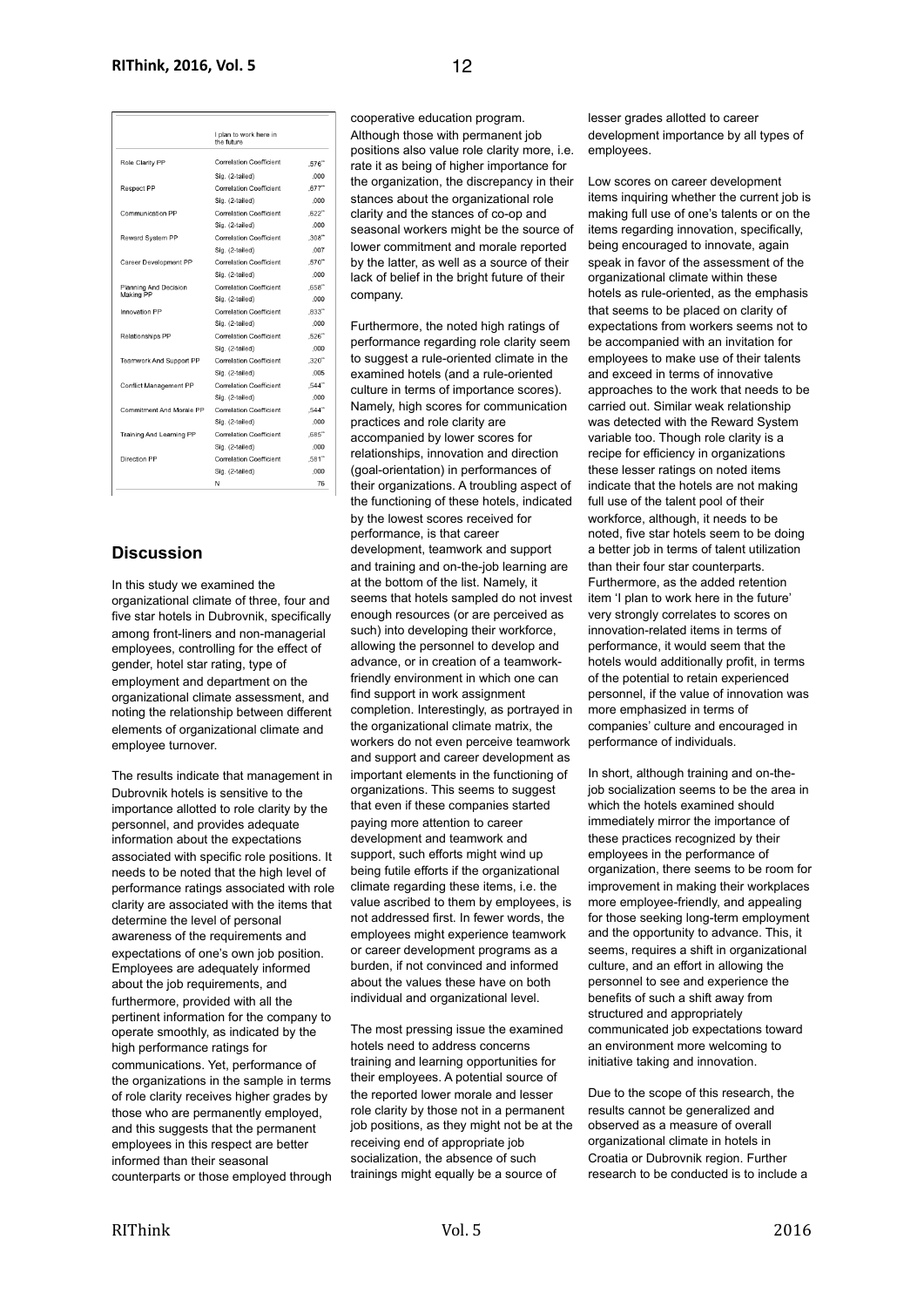larger and a more representative sample and should include the managerial staff as well. Additionally, both full time and part-time employees were included in the survey even though the question remains whether this is appropriate since with part-time employees the

intention to quit item can't be used as a conventional 'intention to quit' dimension; namely, as soon as an employment contract expires these employees are freed of their duties and hence can't truly consider the question whether they want to stay or quit. Yet

the assumption was that part-time employees may wish to come back to work in the future and therefore were kept in the sample throughout the analysis.

#### **References**

- Banerjee, P. (2014). A study of effective team building in relation to organizational culture and organizational climate in universities in Delhi.Higher Education for the Future, 1(2), 211 -225.
- Cutler, A. (2014). Leadership Psychology: How the Best Leaders Inspire Their People. London: Kogan Page Ltd.
- Davidson, M. (2010). How much does labour turnover cost: A case study of Australian four-and five-star hotels?. International Journal of Contemporary Hospitality Management, 22(4),451 – 466.
- Farah, A. (2011). Estimating the impact of Denison's (1996): What is the difference between organizational culture and organizational climate? A native's point of view on a decade of paradigm wars. Journal of Business Research, 5(64), 454-459.

Furnham, A., & Goodstein, L. (1997). The Organizational Climate questionnaire.Consulting, 2, 163-179.

- Hamington, M. (2010).Toward a theory of feminist hospitality.Feminist Formations,22(1) 21-38.
- He, Y., Li, W., & Lai, K.K. (2011) Service climate, employee commitment and customer satisfaction: evidence from the hospitality industry in China. International Journal of Contemporary Hospitality Management, 23(5), 592-607.
- Hellriegel, D., & Slocum, J.W. (1974). Organizational climate: Measures, research and contingencies. The Academy of Management Journal, 17(2), 255-280.
- Hinkin, T. T., & Tracey, J. B. (2000).The cost of turnover.Cornell Hotel and Restaurant Administration Quarterly, 41, 14-21.
- House, R. & Rizzo, J. (1972). Toward a measure of organizational practices: Scale development and validation. Journal of Applied Psychology, 56, 388-396.
- Lam, T., Zhang, H., & Baum, T. (2001). An investigation of employees' job satisfaction: the case of hotels in Hong Kong. Tourism Management, 22(2),157-165.
- Litwin, G. H., & Stringer, R. A. (1968).Motivation and organizational climate. Boston: Division of Research, Graduate School of Business Administration, Harvard University.
- Manning, M., Davidson, M., & Manning, R. (2004).Measuring tourism and hospitality employee workplace perceptions. International Journal of Hospitality Management, 24(1), 75-90.
- McLaughlin, J. (n.d.). Organizational climate: Definition, factors & impacts on culture. Retrieved September 29, 2015, from http://study.com/academy/lesson/organizational-climate-definition-factors-impacts-on-culture.html
- Milman, A. (2002). Hourly employee retention in the attraction industry: Research from small and medium-sized facilities in Orlando, Florida.Journal of Leisure Property, 2(1), 40.
- Nystrom, P. C., Ramamurthy, K., & Wilson, A. L. (2002). Organizational context, climate and innovativeness: Adoption of imaging technology. Journal of Engineering and Technology Management, 19(3), 221-247.
- Payne, R. &Phesey, D. (1971).C.G. Stern's organizational climate index.Organizational Behavior and Human Performance, 18, 45-62.
- PD, J. (2013). Employee job satisfaction in hotel industry: a study of selected star hotels of kerala&karnataka in india. International Journal of Applied Services Marketing Perspectives, 2(3), 507-511.
- Rahimic, Z. (2013). Influence of organizational climate on job satisfaction in Bosnia and Herzegovina companies. International Business Research, 6(3), 129-139.
- Rothman, R. (1997). People at work: The sources of fulfillment and discontent. In Working and sociological perspectives.Upper Saddle River, NY: Pearson.